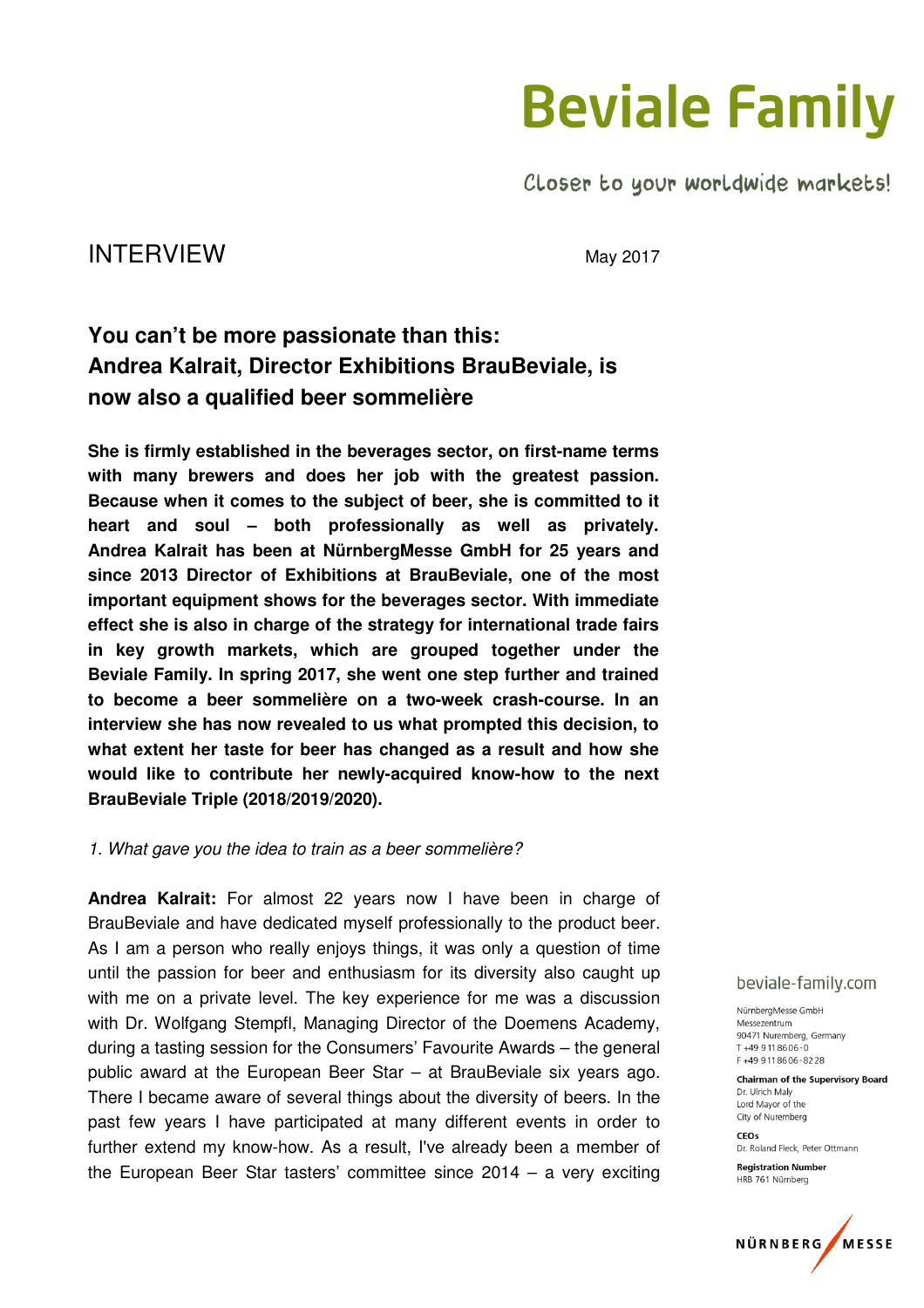# **Beviale Family**

### Closer to your worldwide markets!

task with a lot of responsibility. For me, the training as a beer sommelière was the ideal way to complement my previous knowledge with profound know-how and, beyond that, to gain a better understanding of the way brewers work and the challenges they face.

2. Could you briefly describe the two weeks which you spent training at the Doemens Academy and the BierKulturHaus? What were they like in practical terms?

**Andrea Kalrait:** They were two very intensive weeks, which were crammed full with special themes from morning to evening. "Non-brewers" in particular must learn all the course elements from scratch – and our course was indeed the first without any previously qualified brewers among the participants. The nature of the course involves us taking a really deep look into the brewing process. I learnt which chemical reactions take place here, what the task of hops and yeast is and also got to know the structure, significance and hygiene of the draft (beer) dispensing system. The first week at Doemens in Gräfelfing was particularly characterized by theory and history and we concerned ourselves with the origin and development of diverse beer styles. During the second week at the BierKulturHaus in Obertrum, we then really got stuck in and brewed our own beer: an Oatmeal Stout. In Obertrum we also addressed the subject of tasting and learnt a great deal about the interaction of beer with cheese or chocolate as well as what you need to know when cooking with beer. As part of the final exams, we developed our own beer menu. So these were two very diverse weeks.

3. Have you already got ideas about how you can include your newly-acquired know-how in your daily job as Director Exhibitions at BrauBeviale?

**Andrea Kalrait:** The next BrauBeviale will be held from 13 to 15 November 2018 in Nuremberg. The newly-acquired know-how and the associated understanding will no doubt come into play here and there at BrauBeviale. On an international level, the craft beer theme in particular is playing an important role for NürnbergMesse. In May, CRAFT BEER CHINA, a member of our Beviale Family, will be held. Here, I have also already been assigned the first concrete task: together with our partner Doemens, I will be hosting an evening on the theme of beer and the appropriate food that